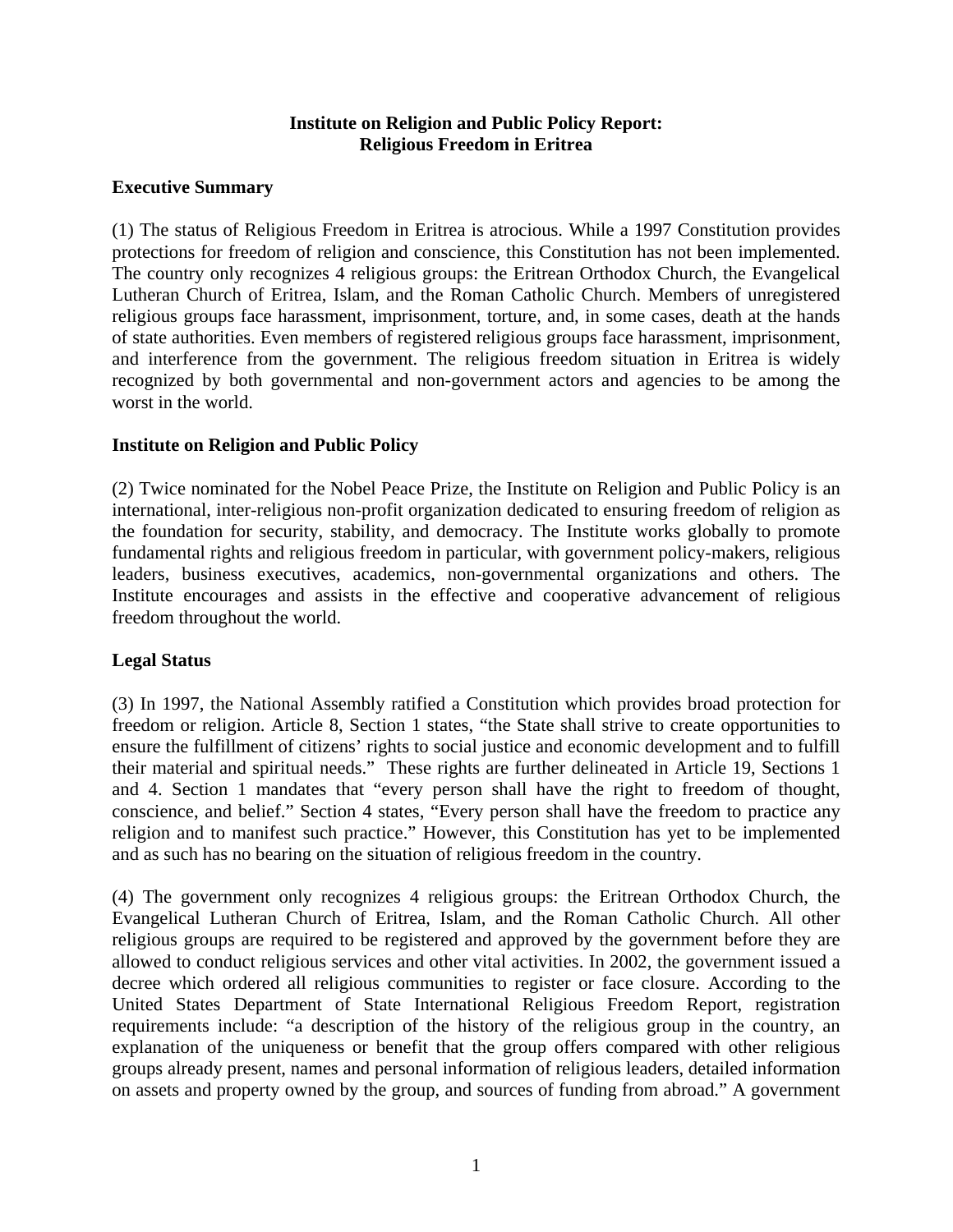committee then reviews the documents and theoretically grants approval only to groups which "conform to the local culture."

(5) The government routinely fails to approve registrations. The Meherte Yesus Evangelical Presbyterian Church, the Seventh-day Adventist Church, the Faith Mission Church, and the Baha'i community have not been approved despite complying with all of the necessary registration requirements.

(6) In May 2002, all religious facilities which did not belong to the four officially recognized religions were shut down following the government decree. The Office of Religious Affairs had told various unregistered religious groups that they would be able to hold religious ceremonies in private residences. However, the ability of such groups to do so varies widely by locale with some local authorities allowing groups to hold services in rented facilities or private residences. In other locations authorities failed to allow any form of unregistered religious activity, arresting those involved. Religious groups have been informed that "a standing law would be used to prevent unregistered religious groups from holding political or other gatherings in private homes of more than three to five persons."

(7) Government approval is required for many of the activities that are necessary for a religious community to operate. Government approval is also required for the construction of all religious facilities. The Office of Religious Affairs must grant authorization for the printing and distribution of religious materials and documents.

#### **Government Interference and Abuses of Registered Religious Groups**

(8) The government interferes in the everyday workings of registered religious groups at the highest levels. The Eritrean Orthodox Church, the Evangelical Lutheran Church of Eritrea, the Roman Catholic Church, and the Muslim community in Eritrea have all faced abuses and interference in their religious affairs at the hands of the government. The government required all four of the officially registered to submit reports on the sources of their funding as well as complete list of personnel and property.

(9) The government required all of the registered religious communities to provide the government with a list of religious leaders and clergy in order to enroll them in national military service. The Muslims, Lutherans, and Orthodox turned in their lists. A percentage of their clergy were granted ID cards which delayed their entry into the military. The rest were enrolled in national military service. The Catholic Church refused to comply. Catholic clergy were given special temporary exemption cards which permitted them to avoid service.

(10) The Eritrean Orthodox Church has arguably endured the worst government interference of the registered Christian groups. In October of 2007, a priest and another church official were arrested during an approved bible study. In December 2006, the government took control of finances and personnel from church authorities. Subsequently, the government set limits on the number of priests allowed to serve in each parish in the country and required all donations made to the Church to be paid into an account from which the monthly salaries of all priests are to be allocated. In August of 2005, the government of Eritrea appointed a lay person to manage and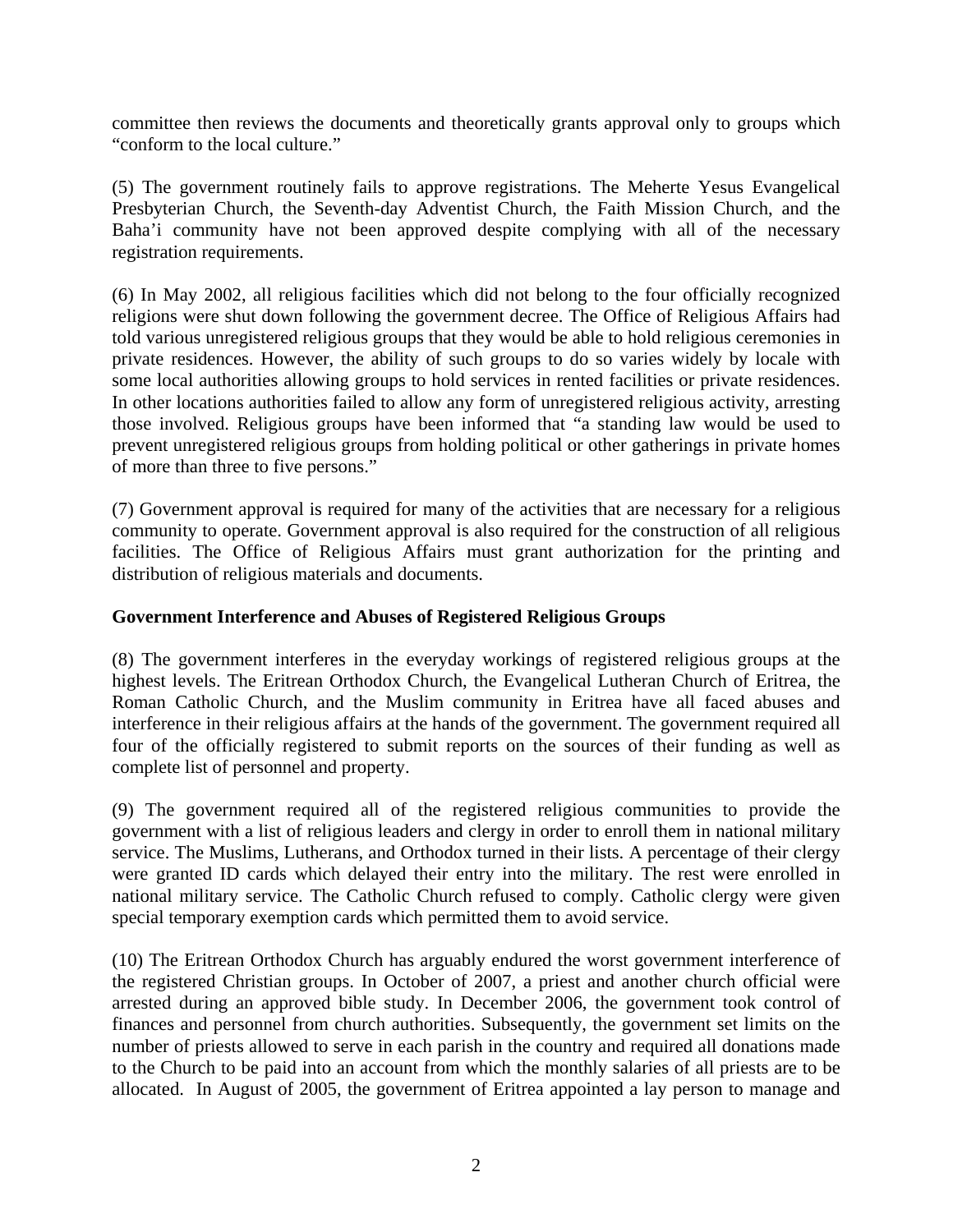oversee church operation. His Holiness, Patriarch Abune Antonios was placed under house arrest in Asmara. Subsequently, he was stripped of ecclesiastical authority by the government and a new patriarch was "arbitrarily appointed" on May 27, 2007. The deposed Patriarch remains under house arrest with very limited contact to the outside world and has been reportedly denied medical treatment.

(11) The Catholic Church has faced problems as well. In June of 2008, the Eritrean military "expropriated" church property in the capital. In November of 2007, 13 Catholic missionaries were expelled reportedly in part due to the Catholic Church's refusal to send its clergy to military service.

(12) The Muslim community has faced serious issues as well. The government appoints a Mufti to head the country's Muslim community. There were numerous reports of Muslims in prison for opposing the state sponsored Mufti. 180 Muslims have been in prison for 15 years for their opposition to the Mufti. Another group of approximately 70 Muslims has been held for over two years for their opposition to the Mufti. The leader of this group, Taha Mohammaed Nur, died in prison in February of 2008 without his family being given an explanation as to "when, where, or how he died." Reportedly, Nur was singled out for particularly rough treatment by authorities in attempt to convince him to encourage the other Muslims to recognize the state Mufti. In addition, there is no non-military alternative service for Muslim women who object to serving in the military.

# **Physical Detention and Abuse of Unregistered Religious Groups**

(13) The government routinely arrests members of unregistered religious communities. These individuals are often held for extended periods of time without being charged with a crime in various judicial and military facilities throughout the country. Once these individuals are detained, they are often subject to torture, long periods of detention in metal shipping containers or underground cells, and, in some cases, death. In the case of prisoners from unregistered Christian groups, they are often tortured in an effort to force them to recant their faith and join one of the officially approved Christian groups.

(14) The number of individuals currently in prison is unknown and estimates vary. However, practically all reports agree that there are over 2,000 persons held in prisons, police stations, or military facilities for their religious beliefs. The vast majority of these are from various Christian groups. According to Amnesty International, there are over 2,000 prisoners of conscience in Eritrea including dozens of preachers or priests and hundreds of women and children. According to reports cited in the United States Department of State International Religious Freedom Report 2008 for Eritrea, there are "over 3,225 Christians from unregistered religious groups detained in prison" and of these there are at "least 37 leaders and pastors of Pentecostal churches in detention, some of for more than 3 years…."

(15) Reportedly hundreds have been arrested for their religious beliefs in 2008 alone. The Jehovah's Witnesses in particular have been the subject of systematic repression at the hands of the state. A series of systematic raids and arrests on personal residences and places of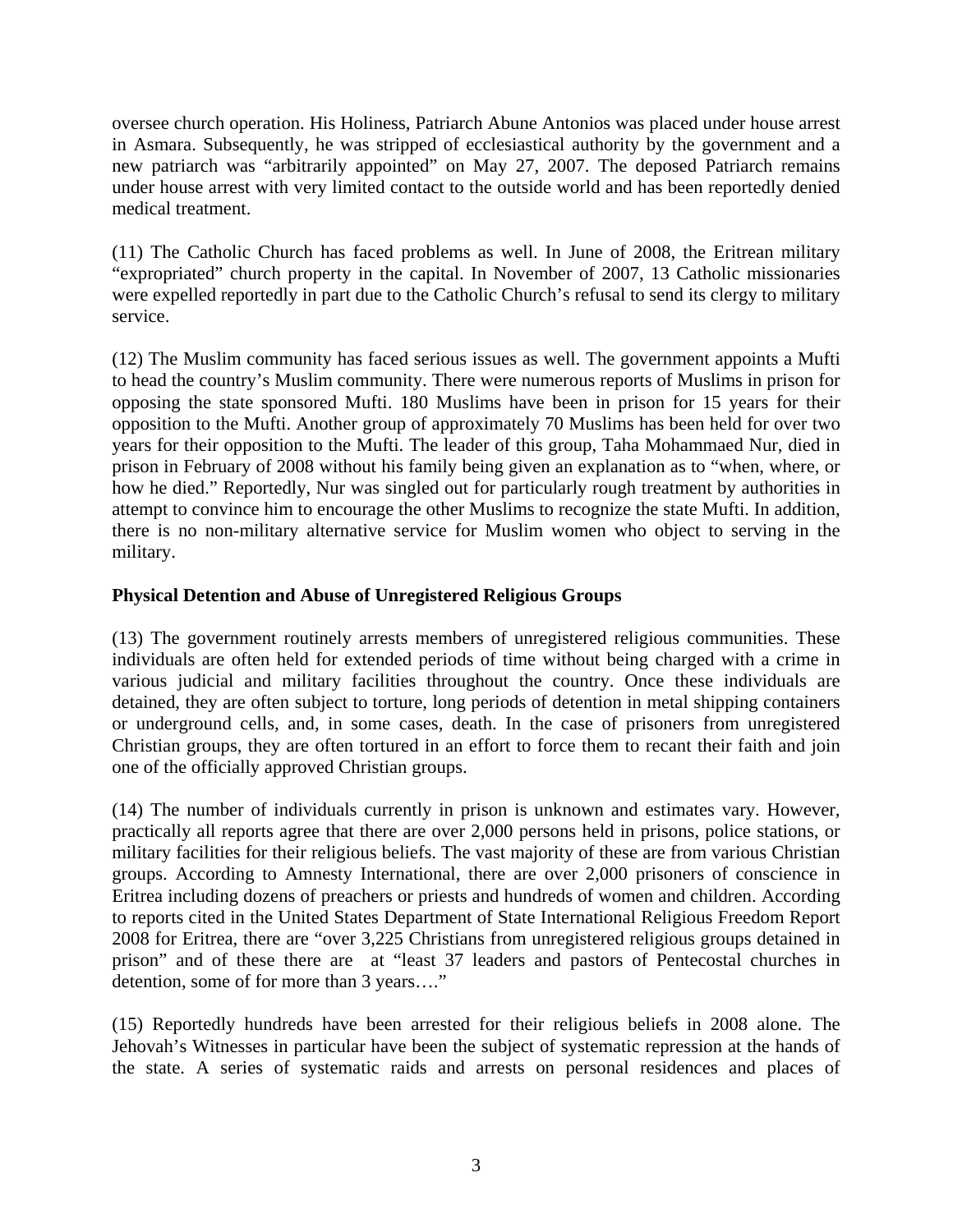employment of Jehovah's Witnesses from July through September of 2008 led to the detention of 20 individuals. In February 2008, 38 Jehovah's Witnesses were arrested.

(16) On May 28, 2008, Eritrean police arrested 34 members, including one woman who was pregnant, of the Berhane Hiwet Church in Keren. On May 24, police arrested 25 Protestants in Adi-Kuala. These individuals were transferred to Wi'a Military Training Center where they were being subject to "harsh military punishment." Eyewitnesses stated that the prisoners were being beaten as they were transported to Wi'a. On January 6, 2008, 35 members of the Faith of Christ Church were arrested and detained for 6 weeks in the city of Massawa.

(17) Prospects for these recent detainees and those held for several years are grim. There are multiple reports of individuals dying at the hands of the government either as a direct result of torture or from government inaction and neglect. There are regular reports of severe beatings of prisoners. Prisoners are often locked in overcrowded metal shipping containers or underground cells, without access to toilets and other sanitation facilities, and exposed to extreme fluctuations in temperature. Prisoners are often given inadequate food and denied proper access to medical attention. Long periods of restraint in excruciatingly painful positions are not uncommon. One technique in which a prisoner laying flat on their stomach has their hands and feet are bound together behinds their back is colloquially referred to as "the helicopter." "The helicopter" is a routine punishment and interrogation technique for religious and political prisoners in Eritrea. According to the BBC, one prisoner was tied in this position for 136 hours in an effort to force him to recant his faith. Another prisoner was tied to a tree in the shape of a crucifix for three days.

(18) It is not uncommon for prisoners to die from the torture and the inadequate and unsanitary conditions to which they are exposed. In July of 2008, Azib Simon, 37, died of malaria following months of prolonged torture at Wi'a Military Training Center. Simon, who contracted malaria a week before her death, was denied medical treatment by authorities. Simon was a member of the Kale-Hiwet Church in Assab. On September 6, 2007, Nigisti Haile, 33, was tortured to death at the Wi'a Military Training Facility after being imprisoned for 18 months. In February of 2007, Magos Solomon Semere was killed at the Adi-Nefase Military Confinement Facility. On October 17, 2006, Immanuel Andegergesh, 23, and Kibrom Firemichel, 30, were severely beaten and died as a result of their injuries.

#### **Military and National Service Abuse Issues**

(19) All citizens in Eritrea are required to perform national military service. There are numerous violations of religious freedom within the military itself and with regards to conscientious objectors. There is no law in Eritrea which permits conscientious objection to military service. This causes problems for numerous groups, most notably Jehovah's Witnesses, religious clergy, and Muslims, who object to Muslim female soldiers. The government admits that there are Jehovah's Witnesses and Muslims in jail for evading military service.

(20) Three Jehovah's Witnesses, Paulos Eyassu, Isaac Mogos, and Negende Teklemariam, have been held in prison for 14 years for evading military service despite the fact that the largest delineated legal penalty is 2 years. Numerous others languish in the country's jails and military